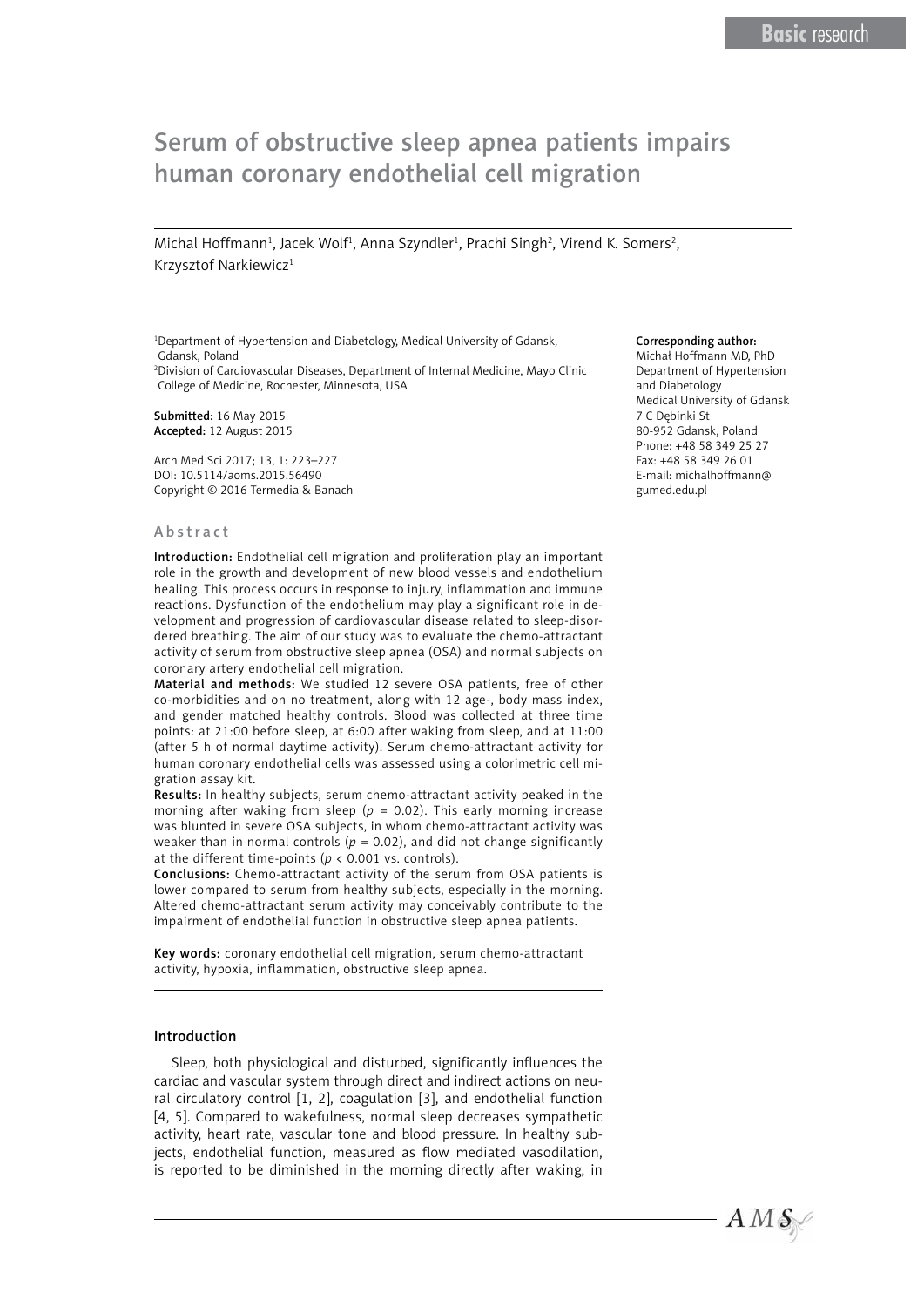comparison with evening and late-morning measurements [5].

There is increasing evidence linking inflammation and oxidative stress to development and progression of cardiovascular disease [6–8]. Among others, the hallmarks of recurrent obstructive sleep apnea (OSA) episodes are intermittent hypoxia events, and arousals from sleep. These stimuli inevitably result in an increased sympathetic drive, hypoxemia-reoxygenation with oxidative stress, and progression of systemic inflammation, all of which are regarded to be important contributions to cardiovascular pathophysiology in OSA [9–13]. In comparison with the non-OSA healthy population, where the cardiovascular events peak around the time of awakening between 6–12 am [14, 15], cardiovascular events in OSA are most likely to occur at night [16].

The endothelium is a key regulator of blood flow, vascular resistance, inflammatory responses and coagulation. While a number of the studies link OSA and endothelial dysfunction [17–20], the mechanistic bias for this association is not well understood.

Endothelial cell migration (EM) helps maintain a healthy endothelium via healing, re-endothelization after endothelium injury (for example in response to stent implantation) and neoangiogenesis [21]. Endothelial cell migration is regulated by wall shear stress – a mechanical force exerted by flowing blood on the vessel wall [22]. This phenomenon is mediated by a number of chemotactic agents secreted by the endothelium itself as well as by white cells and thrombocytes, and by insulin like grow factors and insulin grow factor binding protein [23, 24]. Impaired EM has been described in several conditions including insulin resistance [25].

The endothelium is not a homogenous tissue. Endothelial cells derived from different vessels have different properties including gene and protein profile expression, which results in differential functions depending on vessel of origin [26, 27]. Abnormal function of coronary arteries can affect the outcomes of medical, surgical, and catheter-based intervention, predispose to cardiac events, and increase cardiovascular morbidity and mortality. Apparently, part of this phenomenon may be explained by endothelial dysfunction which has been repeatedly documented in coronary artery disease (CAD) patients [28].

The aim of our study was to test the hypothesis that OSA induces serum factors affecting coronary artery endothelial cell migration.

# Material and methods

We studied 24 subjects: 12 healthy controls and 12 patients with newly-diagnosed, never-treated severe OSA. All subjects were non-smokers. OSA patients were free from any other chronic diseases including hypertension, and diabetes, and were taking no medications. Both groups were matched for age, body mass index (BMI) and gender (Table I).

Study protocol: All subjects underwent full polysomnography. Blood was collected at three time points, before sleep (at 21:00, 4 h after last meal), immediately after waking from sleep (at 6:00), and 5 h after waking (at 11:00), after a standardized breakfast. Serum was immediately isolated, protected with protease inhibitors and frozen at –80°C. Written informed consent was obtained from all subjects. The study was approved by the Institutional Human Subjects Review Committee.

Human coronary artery endothelial cells (HCAEC) were grown in EBM-2 media supplemented with growth factors and 2% fetal bovine albumin (Cambrex, USA). Experiments were conducted using cells after 3 passages at 80–90% confluency. Experiments were performed using a QCMTM 24 well colometric cell migration kit according to the manufacturer's instructions (Chemicon, USA). Cells  $(1 \times 10^5)$  in 300 µl serum-free medium were added to the upper chambers and cultured for 24 h. Lower chamber medium was enriched with 2% study

| Variable                                    | Controls $(N = 12)$ | $OSA (N = 12)$  | Value of p |
|---------------------------------------------|---------------------|-----------------|------------|
| Age [years]                                 | $37.2 \pm 5.6$      | $38.9 + 9.7$    | <b>NS</b>  |
| BMI [ $kg/m2$ ]                             | $30.5 + 4.5$        | $32.9 + 5.8$    | <b>NS</b>  |
| Male/female, n                              | 7/5                 | 7/5             | NS.        |
| Baseline SpO <sub>2</sub> (%)               | $97.2 \pm 0.7$      | $97.5 \pm 1.1$  | NS.        |
| AHI [events/h]                              | $0.9 \pm 0.6$       | $45.3 \pm 19.5$ | < 0.0001   |
| Mean nocturnal SpO <sub>2</sub> (%)         | $96.6 \pm 1.1$      | $92.8 \pm 2.1$  | & 0.05     |
| Lowest nocturnal SpO <sub>2</sub> (%)       | $90.5 \pm 4.2$      | $69.5 \pm 21.1$ | < 0.001    |
| % of sleep time with SpO <sub>2</sub> > 90% | $99.1 \pm 0.2$      | $90.2 + 9.2$    | & 0.05     |

Table I. Anthropometrics and sleep profiles

Data presented as mean values ± SD. P-values for unpaired t-tests. BMI – body mass index, SpO<sub>2</sub> – blood oxygen saturation, AHI – apnea/ *hypopnea index.*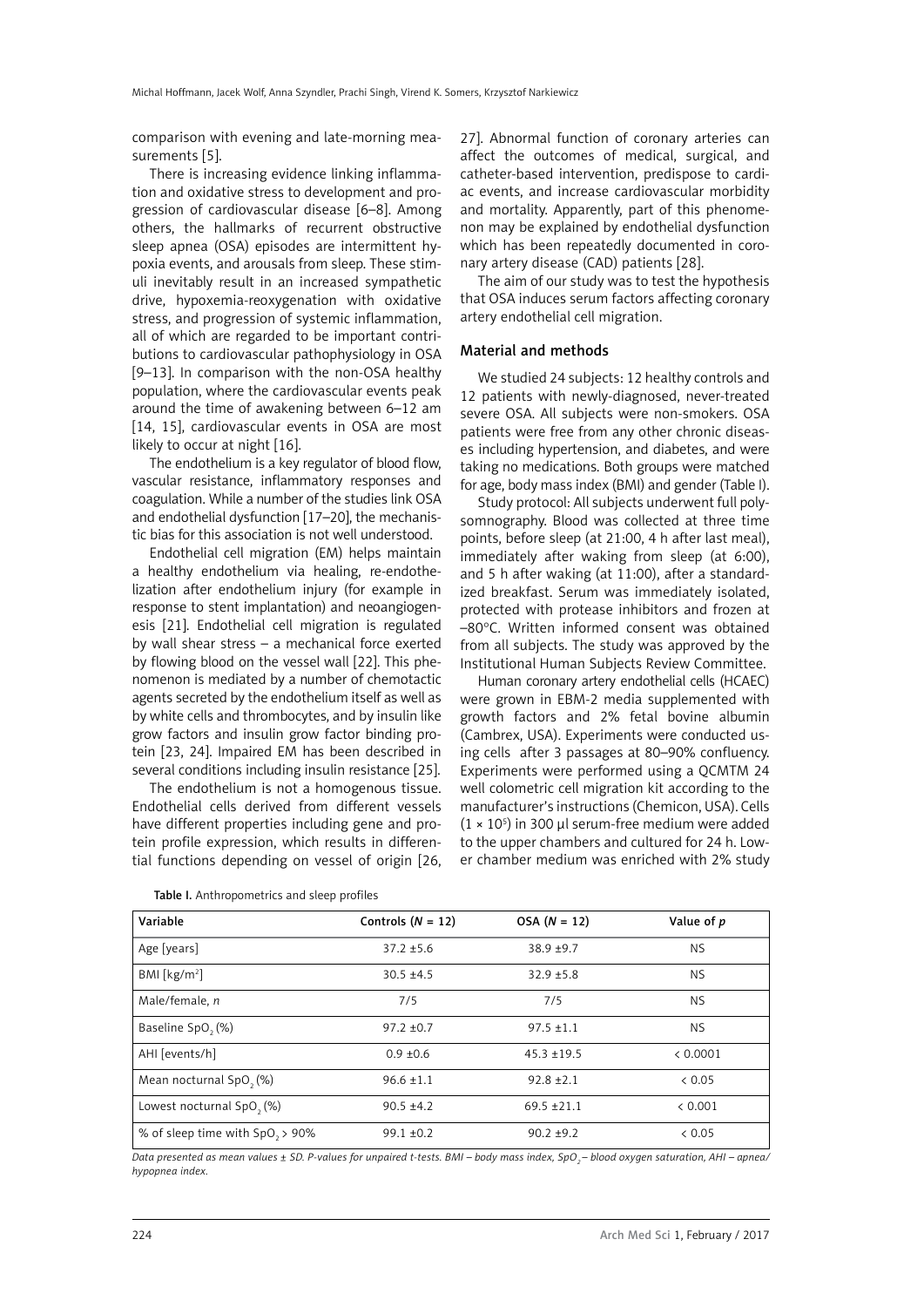subjects' serum (chemo-attractant). Non-migrating cells were removed with cottons swabs. Cells that migrated to the bottom of the membrane were lysed and stained with the stain buffer provided in the assay kit. Absorbance measured at the length of 650 nm of the cell lysis solution was a function of cell migration and was defined as HCAEC migration ability. The study was repeated three times using different HCAEC donors.

## Statistical analysis

The differences between the groups were assessed using Student's *t*-Test and analysis of variance (ANOVA) for repeated measures.

# Results

The characteristics of the study subjects are presented in Table I.

Results are shown in Figure 1. Human coronary artery endothelial cells showed differential migration effects in response to exposure to serum obtained from healthy subjects at three time-points. We observed increased cell migration in cells exposed to early morning serum from healthy subjects (Figure 1). In controls, the highest migration rate was present at 6:00 – after waking from sleep. It decreased at 11:00, returning to the level similar to the evening baseline.

Serum obtained from OSA subjects had a blunted ability to stimulate endothelial cell migration (*p* = 0.02 vs. controls at 21:00). Furthermore, the EM morning increase in endothelial migration observed in healthy controls was attenuated in cells exposed to serum obtained from OSA subjects ( $p \lt 0.001$  vs. controls at 6:00), which showed a flat pattern throughout all time-points.

#### Discussion

We report, for the first time, that serum collected from healthy subjects at three different time points exerts time-dependent chemo-attractant effects on human coronary endothelial cells. The peak chemo-attraction occurs after arousal in the morning hours, and might reflect the circadian pattern of coronary artery endothelial cell migration. This pattern is disrupted in severe sleep apnea, where chemo-attractant properties of serum from patients with OSA is weaker, and no morning increase is observed. Our findings might help explain the difference of diurnal profiles of cardiovascular events between the general population and OSA subjects, in whom there is an increased cardiovascular risk during the nighttime hours.

Both OSA and cardiovascular disease have been linked to altered diurnal profiles of numerous agents potentially influencing endothelial cell migration, proliferation and vascular tone [9,

29, 30]. However, comprehensive assessment of their role is challenging due to their *in vivo* interactions. Most previous studies evaluated endothelial function by measurement of vasodilating ability. Diurnal variation of endothelial function is disturbed in coronary artery disease patients [31]. Flow mediated vasodilation has been reported to be reduced in the morning hours in variant angina patients, and it was associated with a higher number of ischemic incidents in this group [32]. However, none of the previous studies assessed diurnal changes of cell proliferation or migration.

Our study supports the concept that healthy sleep is important for proper coronary endothelial cell migration, and hence regeneration and intimal self-healing. We were not able to observe any morning increase of HCAEC migration ability in the presence of OSA serum. This loss of the normal diurnal profile might be explained by several factors including humoral effects of recurrent hypoxia, inflammation, or increased sympathetic activity. Our findings may have important clinical implications. In untreated OSA patients, recurrent chronic nightly attenuation of HCAEC migration a mechanism of endothelial repair may contribute to endothelial dysfunction, and hence acceleration of atherosclerosis. These data might be of particular relevance in patients undergoing coronary artery interventions such as balloon angioplasty and stent implantation. Patients with OSA



Figure 1. Endothelial cell migration (ECM) in response to serum obtained from healthy controls  $(n = 12)$  and OSA subjects  $(n = 12)$ . The ECM in response to serum obtained from healthy individuals shows a diurnal profile with a peak of absorbance measured at 6:00 (\*p = 0.02 vs. 21:00, and  $p = 0.03$  vs. 11:00). This pattern was disrupted in OSA patients, in whom chemo-attractant activity was weaker than in normal controls at 21:00 (#*p* = 0.02) and at 6:00 ( $p$  < 0.001), and did not change significantly at the different time-points (*p* < 0.001 OSA vs. controls)

*Data are presented as mean values (bars) with SD (whiskers). T-tests for direct comparisons and ANOVA with repeated measurements for time-related assessment.*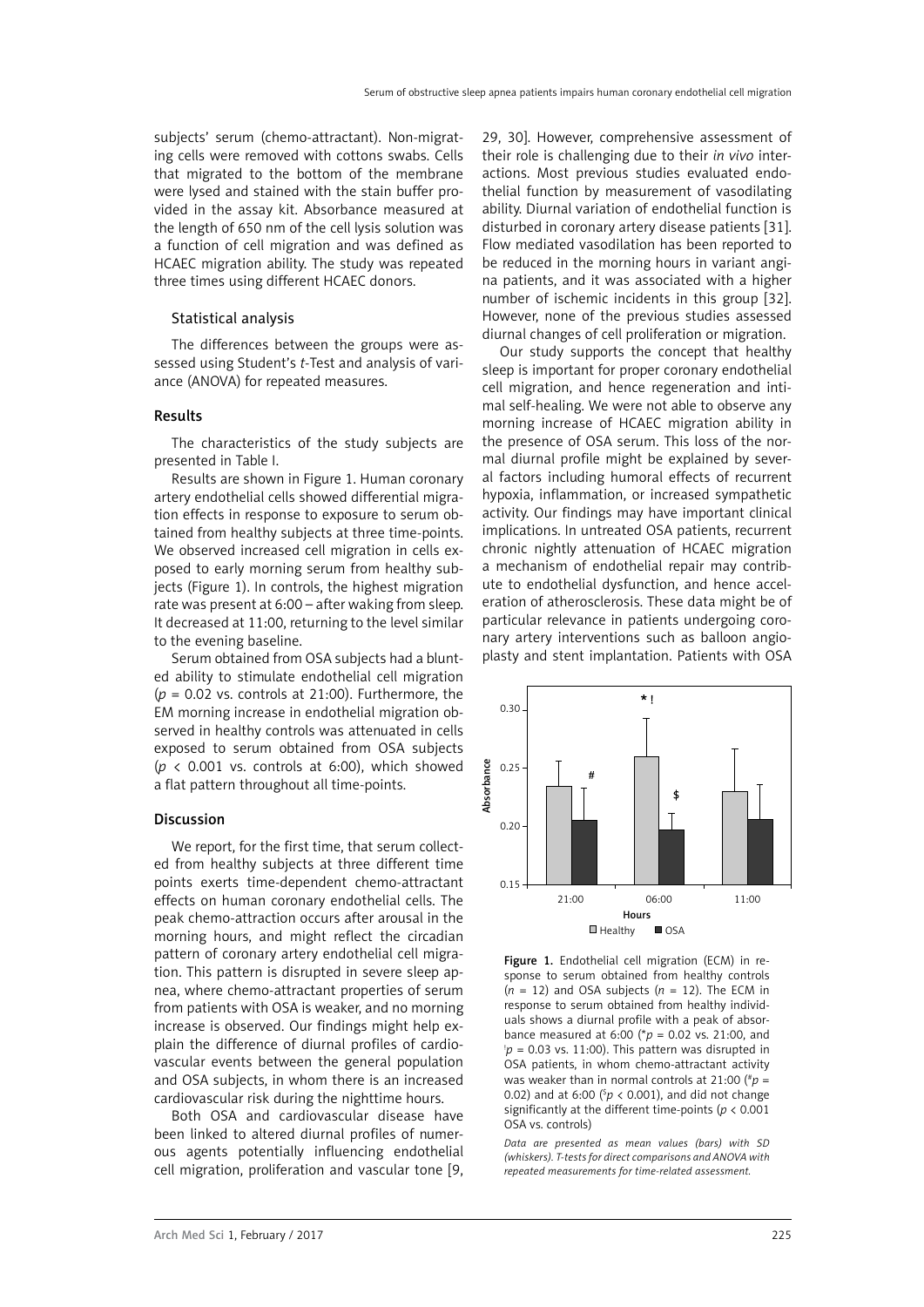have increased cardiovascular risk after coronary intervention [33].

However, we cannot rule out that inhibition of migration of HCAEC in response to OSA serum could potentially be a protective mechanism. Cell migration is an energy consuming process and engages large transcript activity. Repetitive hypoxemia-reoxygenation might be harmful for cells during apneic episodes. We have previously reported potentially beneficial responses protecting the most vulnerable phase of the cell cycle from the stresses associated with apnea and hypoxemia [34, 35]. Transcript levels of genes which promote cell division/proliferation are decreased and gene transcripts known to attenuate the cell cycle are increased after overnight apneic sleep [34]. Sleep apnea induces activation of one of the major inhibitors of mitogen activated protein kinases (MAPK) – DUSP1 and its link with MnSOD induction suggest the presence of protective mechanisms in sleep apnea [35]. Results of the present study, taken together with our earlier findings, suggest that the observed phenomenon of arresting/attenuating cell migration might decrease the exposure of the cells to excessive stress and seek to prevent long term cardiovascular damage.

Potential limitations of our study include the relatively small number of patients. However, this is mitigated by several strengths, which include the following: (1) patients had severe OSA and were newly diagnosed and untreated; (2) they were free of other diseases; and (3) control subjects and patients with OSA were matched for body mass index, age, and sex, thus ruling out any potential confounding influence of these variables on our data.

Whether CPAP treatment restores the normal diurnal profile of human coronary endothelial cell migration ability in OSA patients remains to be elucidated in future studies.

In conclusion, based on our results we conclude that serum obtained from obstructive sleep apnea patients impairs human coronary endothelial cell migration. Altered chemo-attractant serum activity may conceivably contribute to the disarrangement of endothelial function, commonly documented both in coronary artery disease and obstructive sleep apnea patients.

### Conflict of interest

Virend K. Somers is supported by National Institutes of Health (NIH HL65176).

Prachi Singh is supported by American Heart Association Scientist Development Grant 11SDG7 260046.

#### References

1. Cooke-Ariel H. Circadian variations in cardiovascular function and their relation to the occurrence and timing of cardiac events. Am J Health Syst Pharm 1998; 55 Suppl. 3: S5-11.

- 2. Somers VK, Dyken ME, Mark AL, Abboud FM. Sympathetic-nerve activity during sleep in normal subjects. N Engl J Med 1993; 328: 303-7.
- 3. Tofler GH, Brezinski D, Schafer AI, et al. Concurrent morning increase in platelet aggregability and the risk of myocardial infarction and sudden cardiac death. N Engl J Med 1987; 316: 1514-8.
- 4. Elherik K, Khan F, McLaren M, Kennedy G, Belch JJ. Circadian variation in vascular tone and endothelial cell function in normal males. Clin Sci (Lond) 2002; 102: 547-52.
- 5. Otto ME, Svatikova A, Barretto RB, et al. Early morning attenuation of endothelial function in healthy humans. Circulation 2004; 109: 2507-10.
- 6. Ma A, Pan X, Xing Y, Wu M, Wang Y, Ma C. Elevation of serum CXCL16 level correlates well with atherosclerotic ischemic stroke. Arch Med Sci 2014; 10: 47-52.
- 7. Murray KN, Girard S, Holmes WM, et al. Systemic inflammation impairs tissue reperfusion through endothelin-dependent mechanisms in cerebral ischemia. Stroke 2014; 45: 3412-9.
- 8. Brevetti G, Giugliano G, Brevetti L, Hiatt WR. Inflammation in peripheral artery disease. Circulation 2010; 122: 1862-75.
- 9. Ohga E, Nagase T, Tomita T, et al. Increased levels of circulating ICAM-1, VCAM-1, and L-selectin in obstructive sleep apnea syndrome. J Appl Physiol (1985) 1999; 87:  $10 - 4$
- 10. Shamsuzzaman AS, Winnicki M, Lanfranchi P, et al. Elevated C-reactive protein in patients with obstructive sleep apnea. Circulation 2002; 105: 2462-4.
- 11. Schiza SE, Simantirakis E, Bouloukaki I, et al. Sleep patterns in patients with acute coronary syndromes. Sleep Med 2010; 11: 149-53.
- 12. Barcelo A, Miralles C, Barbe F, Vila M, Pons S, Agusti AG. Abnormal lipid peroxidation in patients with sleep apnoea. Eur Respir J 2000; 16: 644-7.
- 13. Lavie L, Vishnevsky A, Lavie P. Evidence for lipid peroxidation in obstructive sleep apnea. Sleep 2004; 27: 123-8.
- 14. Muller JE, Stone PH, Turi ZG, et al. Circadian variation in the frequency of onset of acute myocardial infarction. N Engl J Med 1985; 313: 1315-22.
- 15. Argentino C, Toni D, Rasura M, et al. Circadian variation in the frequency of ischemic stroke. Stroke 1990; 21: 387-9.
- 16. Gami AS, Howard DE, Olson EJ, Somers VK. Day-night pattern of sudden death in obstructive sleep apnea. N Engl J Med 2005; 352: 1206-14.
- 17. Hoyos CM, Melehan KL, Liu PY, Grunstein RR, Phillips CL. Does obstructive sleep apnea cause endothelial dysfunction? A critical review of the literature. Sleep Med Rev 2015; 20: 15-26.
- 18. Vgontzas AN, Papanicolaou DA, Bixler EO, et al. Sleep apnea and daytime sleepiness and fatigue: relation to visceral obesity, insulin resistance, and hypercytokinemia. J Clin Endocrinol Metab 2000; 85: 1151-8.
- 19. Bruno RM, Rossi L, Fabbrini M, et al. Renal vasodilating capacity and endothelial function are impaired in patients with obstructive sleep apnea syndrome and no traditional cardiovascular risk factors. J Hypertens 2013; 31: 1456-64.
- 20. Hashimoto M, Akishita M, Eto M, et al. The impairment of flow-mediated vasodilatation in obese men with visceral fat accumulation. Int J Obes Relat Metab Disord 1998; 22: 477-84.